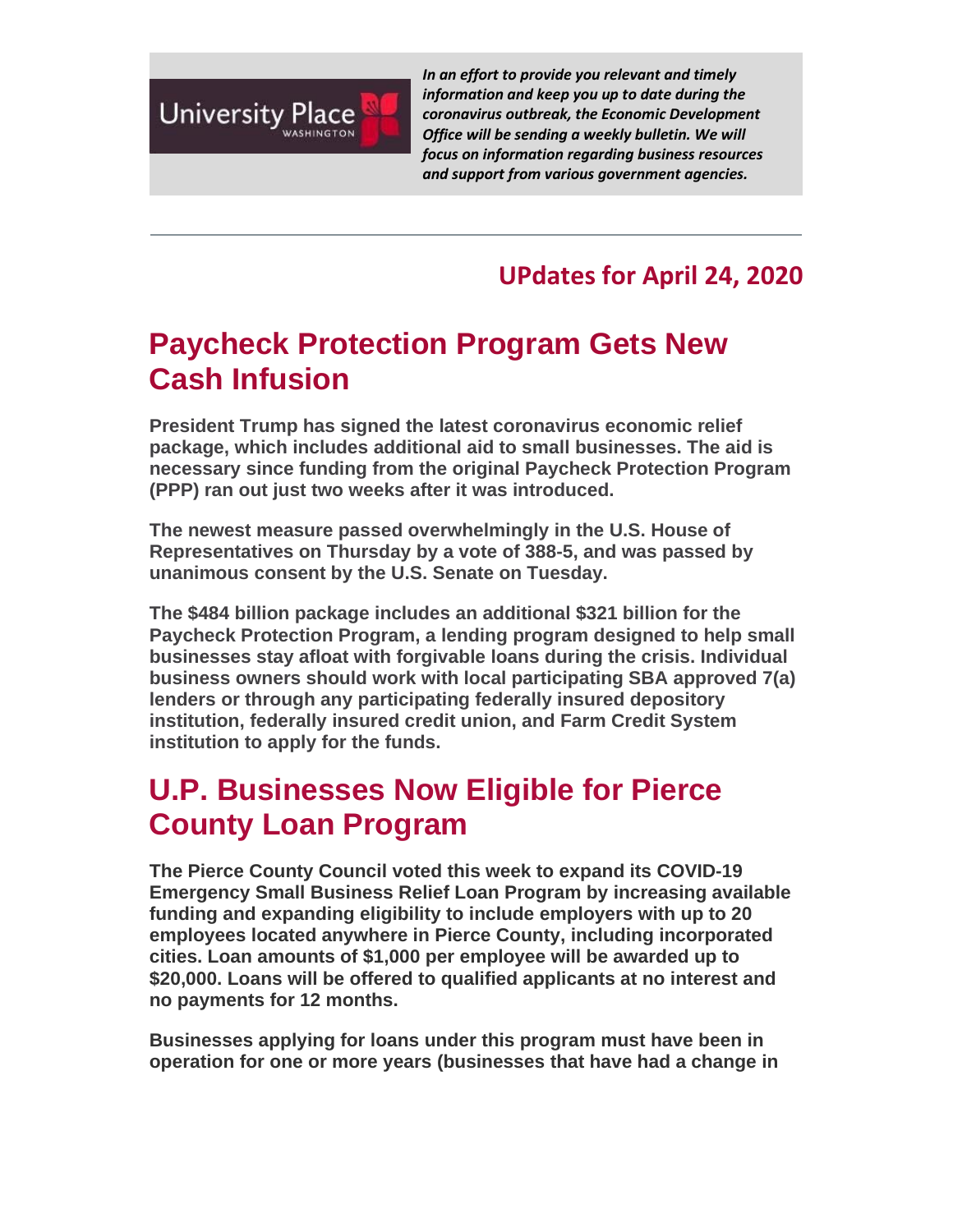**ownership in the past 12 months may be eligible) and be able to demonstrate at least a 25 percent reduction in revenues attributable to the COVID-19 pandemic.**

**Apply online at [www.piercecountywa.gov/reliefloan](https://nam12.safelinks.protection.outlook.com/?url=http%3A%2F%2Fr20.rs6.net%2Ftn.jsp%3Ff%3D001fdtDL7R3jwjUX785zvMt7790y5VHd6w_OVEpsh0xN7AE-h1cOReWbKMthLDyfvYDoNONCoccFRQeOop1pLzb-Qbug9p1hC90mhzIdoF0kFJY26_-S3kg9RSG7-tuurRcWNbz18ChYmbmLlsmPVzOALTMMcYWagso3QCEFGitRmbB8kHscrwFbGna037YFyLkaCE6STUazkgRA1EH9Ab6NgvrdSHPNlMDMa-e3gookEy-pIpq1_tkUfgKDCR-bqLaiVxwdqRRuYbx8sF99PqDDdPqyGa79XKZYJOk3fzaTUxln_4bpA9JqfylV6C1tnc9pQQW9QjyRUALlQliwlhaGy6daLb3eB9LczRPHtN9-uA7JU8hDsZbWqQKP93lNl79KoWhp-s5rbePgvKcUoaN1dvAWIzwLWhcoV0k5kBi52IGGQ-WPILn2338sFIpr_rCFHF4VZwXqBvoc_vpDAu-Y2MFugPMzzkmWIg4QRFVQYNDHCiFXoOdDeZFArYsG-Jz1dpsobYnadG_ZztD4vkuoHhsjuKPpXrH%26c%3Dhhkqa1GdgPEhxnq7Dxfod8PZZ_qyHM0U_ut_K5n5hEQzUz4S5m2Izg%3D%3D%26ch%3DKaoGfExql9XVP9UBixm-i2xEKlrgLPQ0EAyncQNw1KMia1dlOqrnNg%3D%3D&data=01%7C01%7Cbmetcalf%40cityofup.com%7C2c50260731ce4874277c08d7e89cf41f%7C964f2256ad7d4cd99f27e9cb8052aa15%7C0&sdata=MMZiALpVAwEmfvCmfkjLj%2B0uxUR2fn13DGqsAyayNNI%3D&reserved=0) or for more information contact the Pierce County Economic Development Department at 253.798.6150 or email [PCSBRLoan@piercecountywa.gov.](mailto:PCSBRLoan@piercecountywa.gov) Applications will be accepted on a first come, first served basis, subject to available funds.**

### **COVID-19 Business Info Series Webinars**

**Business owners are invited to join weekly free webinars to get the latest information on resources and information available to small businesses. The sessions are sponsored by the Economic Development Board for Tacoma-Pierce County and the Tacoma-Pierce County Chamber of Commerce.** 

**On Monday, April 27, U.S. Rep. Denny Heck from Washington's 10th Congressional District will be the guest presenter and cover a variety of business topics that have arisen due to the COVID-19 outbreak. The session begins at 11 a.m. Log-in can begin at 10:45 a.m.**

**[Visit Rapid Response South Sound's special webinar page for log-in](https://nam12.safelinks.protection.outlook.com/?url=http%3A%2F%2Fr20.rs6.net%2Ftn.jsp%3Ff%3D001fdtDL7R3jwjUX785zvMt7790y5VHd6w_OVEpsh0xN7AE-h1cOReWbKMthLDyfvYDXKrvq0DW9L6iyp3mlKzPxD9nIBW--VwYnlgEs1X0gVvGbLCc6JLW1sISi-_2B_sJ01Q27zunpruHlySuuu6dsA67dK2MJu97u3MUKQc3BbE%3D%26c%3Dhhkqa1GdgPEhxnq7Dxfod8PZZ_qyHM0U_ut_K5n5hEQzUz4S5m2Izg%3D%3D%26ch%3DKaoGfExql9XVP9UBixm-i2xEKlrgLPQ0EAyncQNw1KMia1dlOqrnNg%3D%3D&data=01%7C01%7Cbmetcalf%40cityofup.com%7C2c50260731ce4874277c08d7e89cf41f%7C964f2256ad7d4cd99f27e9cb8052aa15%7C0&sdata=%2B%2FXv28yHHfrVAZsruu8d8aHGEu87SXwOt4H1Ot6OWiE%3D&reserved=0)  [details. R](https://nam12.safelinks.protection.outlook.com/?url=http%3A%2F%2Fr20.rs6.net%2Ftn.jsp%3Ff%3D001fdtDL7R3jwjUX785zvMt7790y5VHd6w_OVEpsh0xN7AE-h1cOReWbKMthLDyfvYDXKrvq0DW9L6iyp3mlKzPxD9nIBW--VwYnlgEs1X0gVvGbLCc6JLW1sISi-_2B_sJ01Q27zunpruHlySuuu6dsA67dK2MJu97u3MUKQc3BbE%3D%26c%3Dhhkqa1GdgPEhxnq7Dxfod8PZZ_qyHM0U_ut_K5n5hEQzUz4S5m2Izg%3D%3D%26ch%3DKaoGfExql9XVP9UBixm-i2xEKlrgLPQ0EAyncQNw1KMia1dlOqrnNg%3D%3D&data=01%7C01%7Cbmetcalf%40cityofup.com%7C2c50260731ce4874277c08d7e89cf41f%7C964f2256ad7d4cd99f27e9cb8052aa15%7C0&sdata=%2B%2FXv28yHHfrVAZsruu8d8aHGEu87SXwOt4H1Ot6OWiE%3D&reserved=0)apid Response South Sound's website is also a great resource for additional information and provides the ability to ask questions directly to business recovery experts.**

## **Help Available to Self-Employed and Independent Contractors**

**Did you know that there are expanded unemployment assistance benefits available to self-employed and independent contractors through the Federal CARES Act? [Visit the Washington State Employment](https://nam12.safelinks.protection.outlook.com/?url=http%3A%2F%2Fr20.rs6.net%2Ftn.jsp%3Ff%3D001fdtDL7R3jwjUX785zvMt7790y5VHd6w_OVEpsh0xN7AE-h1cOReWbKMthLDyfvYD1zHsWxDiQUjZKQu0wsU9JKHvJ010WSGQ8MwshubQW35E_tv1yl6WFV_dVSSEZYS79gpBCX1CmOhv2WBumWHMQtg6ZMO11euzq2zAWgrYyQkPqt4JA-CQJA%3D%3D%26c%3Dhhkqa1GdgPEhxnq7Dxfod8PZZ_qyHM0U_ut_K5n5hEQzUz4S5m2Izg%3D%3D%26ch%3DKaoGfExql9XVP9UBixm-i2xEKlrgLPQ0EAyncQNw1KMia1dlOqrnNg%3D%3D&data=01%7C01%7Cbmetcalf%40cityofup.com%7C2c50260731ce4874277c08d7e89cf41f%7C964f2256ad7d4cd99f27e9cb8052aa15%7C0&sdata=UDjUuchW%2FaxSdScQTVkgcvAmFZ5U9R5ZxfEPaw6saVQ%3D&reserved=0)  [Security Department's webpage for specific details.](https://nam12.safelinks.protection.outlook.com/?url=http%3A%2F%2Fr20.rs6.net%2Ftn.jsp%3Ff%3D001fdtDL7R3jwjUX785zvMt7790y5VHd6w_OVEpsh0xN7AE-h1cOReWbKMthLDyfvYD1zHsWxDiQUjZKQu0wsU9JKHvJ010WSGQ8MwshubQW35E_tv1yl6WFV_dVSSEZYS79gpBCX1CmOhv2WBumWHMQtg6ZMO11euzq2zAWgrYyQkPqt4JA-CQJA%3D%3D%26c%3Dhhkqa1GdgPEhxnq7Dxfod8PZZ_qyHM0U_ut_K5n5hEQzUz4S5m2Izg%3D%3D%26ch%3DKaoGfExql9XVP9UBixm-i2xEKlrgLPQ0EAyncQNw1KMia1dlOqrnNg%3D%3D&data=01%7C01%7Cbmetcalf%40cityofup.com%7C2c50260731ce4874277c08d7e89cf41f%7C964f2256ad7d4cd99f27e9cb8052aa15%7C0&sdata=UDjUuchW%2FaxSdScQTVkgcvAmFZ5U9R5ZxfEPaw6saVQ%3D&reserved=0)**

## **Continue to Watch the City's COVID-19 Business Support Page**

**Don't forget to check out the Economic Development Department's special [COVID-19 Business Support](https://nam12.safelinks.protection.outlook.com/?url=http%3A%2F%2Fr20.rs6.net%2Ftn.jsp%3Ff%3D001fdtDL7R3jwjUX785zvMt7790y5VHd6w_OVEpsh0xN7AE-h1cOReWbM1vTa4gaSGD9cHG-M_esfmxwJAd64RBqJfj69zzBhK8FJWNDCQZk-bG9amO4ZNkJ16F5rOnGZt5zxlLFEsuOFo0khBW9BkZ7aZvf-wI6LUVHmbP68rOV5tq30ptr0-uzA%3D%3D%26c%3Dhhkqa1GdgPEhxnq7Dxfod8PZZ_qyHM0U_ut_K5n5hEQzUz4S5m2Izg%3D%3D%26ch%3DKaoGfExql9XVP9UBixm-i2xEKlrgLPQ0EAyncQNw1KMia1dlOqrnNg%3D%3D&data=01%7C01%7Cbmetcalf%40cityofup.com%7C2c50260731ce4874277c08d7e89cf41f%7C964f2256ad7d4cd99f27e9cb8052aa15%7C0&sdata=rbbYdC8%2FkBET7Ez0Mn30s2o2sOubCswum7PACW74yKA%3D&reserved=0) page on the City of University Place website. We update it regularly with information we receive so that it can serve as a repository of crtical information and resources for local businesses.**